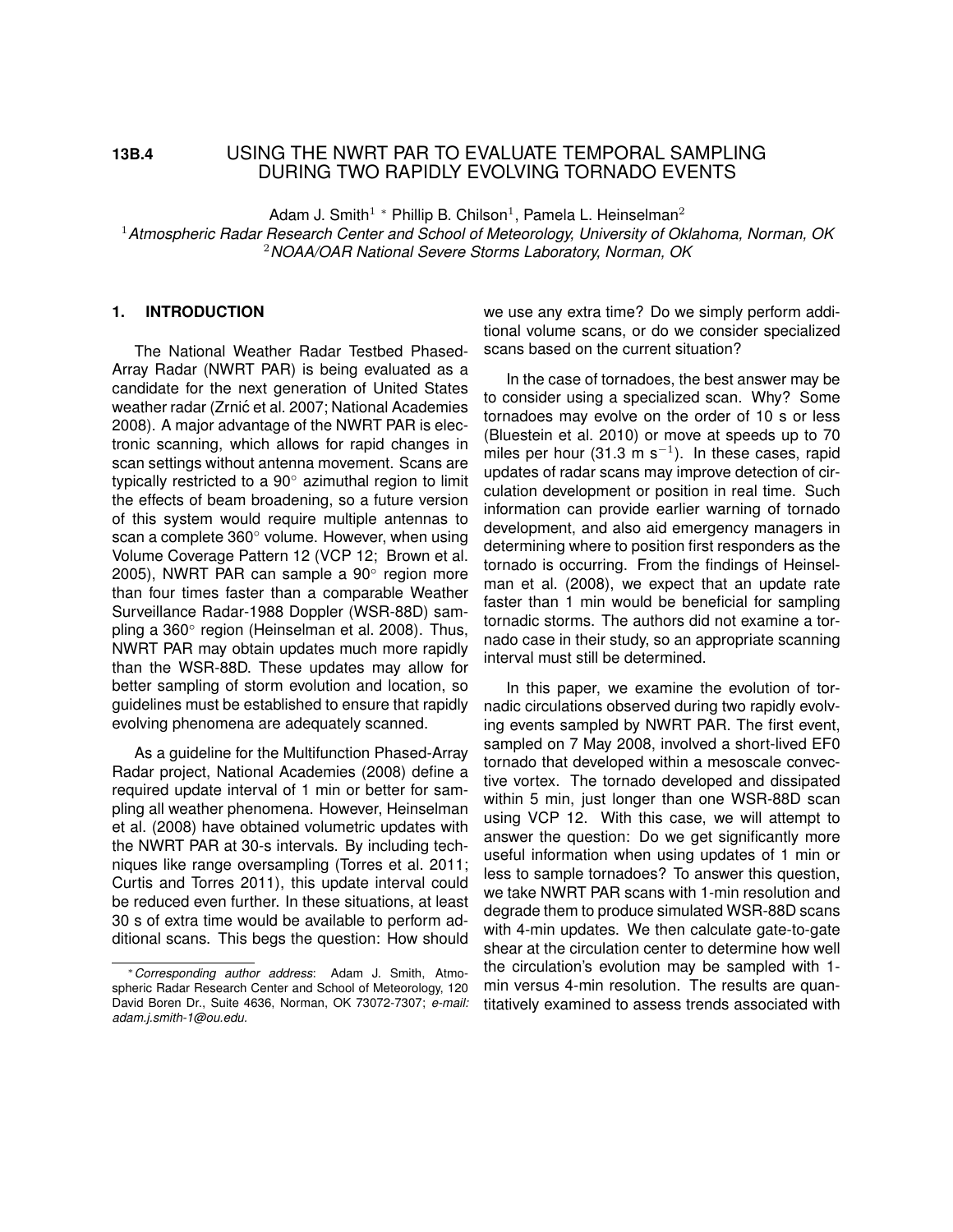tornado development and dissipation.

Since we know that volumetric updates of 30 s are possible with NWRT PAR, we propose two more questions. First, if any extra scanning time is available, how might we use it to better sample tornadic storms? Using a strategy developed for the 2010 Phased-Array Radar Innovative Sensing Experiment (PARISE; Heinselman et al. 2011), we discuss several methods for reducing the update time during tornado events. Then we examine NWRT PAR data from an EF4 tornado that caused two fatalities in central Oklahoma on 10 May 2010. This tornado was sampled using update intervals as low as 8 s, so we degrade the data to obtain updates of 15 s, 30 s, 60 s and 240 s at the 0.5*◦* elevation. We then determine the circulation center from velocity data and plot its track. In doing so, we ask the final question: Could 30-s or faster updates improve tracking of tornadoes? By using these rapid updates, we may obtain more information on whether the tornado is changing speed or direction over time. More information on the tornado's track may allow emergency managers to place their first responders closer to the damage path, possibly reducing the number of lives lost during future tornado events.

### **2. EVALUATING CIRCULATION EVOLUTION USING 1-MIN UPDATES**

To explore the utility of 1-min updates when sampling tornadic storms, we first examine a tornado event sampled by the NWRT PAR on 07 May 2008. Around 2205 UTC, a mesoscale convective vortex (MCV) formed over extreme northwestern Oklahoma City. Fifteen minutes after the MCV was first observed, a tornado developed within this circulation and persisted from 2221–2226 UTC. According to a storm survey conducted by the Severe Hazards Analysis and Verification Experiment (SHAVE; Ortega et al. 2009), the tornado traveled approximately 4.7 km and was as large as 68.6 m wide. The event was sampled by the NWRT PAR using a strategy with the same elevations as VCP 12. A volume scan was completed every 1 min, while the lowest elevation (0.5*◦* ) was sampled every 30 s.

To compare the evolution of gate-to-gate shear

sampled by 1-min versus 4-min updates, the original NWRT PAR data are degraded to produce a data set that simulates 4-min update times provided by a WSR-88D using VCP 12. For both cases, the gateto-gate shear is computed within the circulation at each elevation from 2214–2234 UTC. Results are plotted in time and height with colors to denote the magnitude of shear. The simulated VCP 12 data with 4-min updates (Fig. 1) only provide four volume scans that fall within the analysis period. From 2214–2219 UTC, gate-to-gate shear, initially 10 to 20 m s*−*<sup>1</sup> , strengthens to 30–40 m s*−*<sup>1</sup> between 0.5– 1.5 km AGL. This intensification appears to nearly coincide with tornado development at 2221 UTC. However, it is unclear how fast the intensification occurred during the 4-min period between scans. The circulation continues to strengthen through 2225 UTC, with gate-to-gate shear of 30 m s*−*<sup>1</sup> extending to 3 km AGL. One minute later, the tornado lifts off the ground, and at 2228 UTC, shear decreases at all levels above 1 km AGL. The circulation continues to weaken at 0.5 km AGL after 2234 UTC, providing strong evidence that the circulation has dissipated. However, the rate of dissipation cannot be determined from the available data.

The 1-min NWRT PAR data (Fig. 2) provide 17 volume scans during the analysis period. From these volumes, signs of circulation intensification first appear at 2217 UTC as gate-to-gate shear of 40 m s*−*<sup>1</sup> develops at 1.5 km AGL and immediately extends to 2.0 km AGL. The 40 m s*−*<sup>1</sup> shear then descends to 0.5 km AGL at 2219 UTC, providing evidence of circulation development up to 3 min before the tornado formed. At 2222 UTC, the shear further intensifies to 50 m s*−*<sup>1</sup> between 0.5–1.5 km AGL, just after the tornado is first observed. The circulation strength remains steady until the end of the tornado period (2225 UTC), when shear of 30 m s*−*<sup>1</sup> ascends to 3.0 km AGL. One minute later, the shear begins to weaken at all levels as the tornado lifts. Shear of 35 m s*−*<sup>1</sup> persists at 0.5 km AGL through 2227 UTC, then decreases within one min to 20 m s*−*<sup>1</sup> . By 2230 UTC, shear is weaker than 20 m s*−*<sup>1</sup> at all levels, indicating that the tornado threat has diminished.

From these results, we find that simulated WSR-88D scans show the presence of a strong circulation, but the development and dissipation times can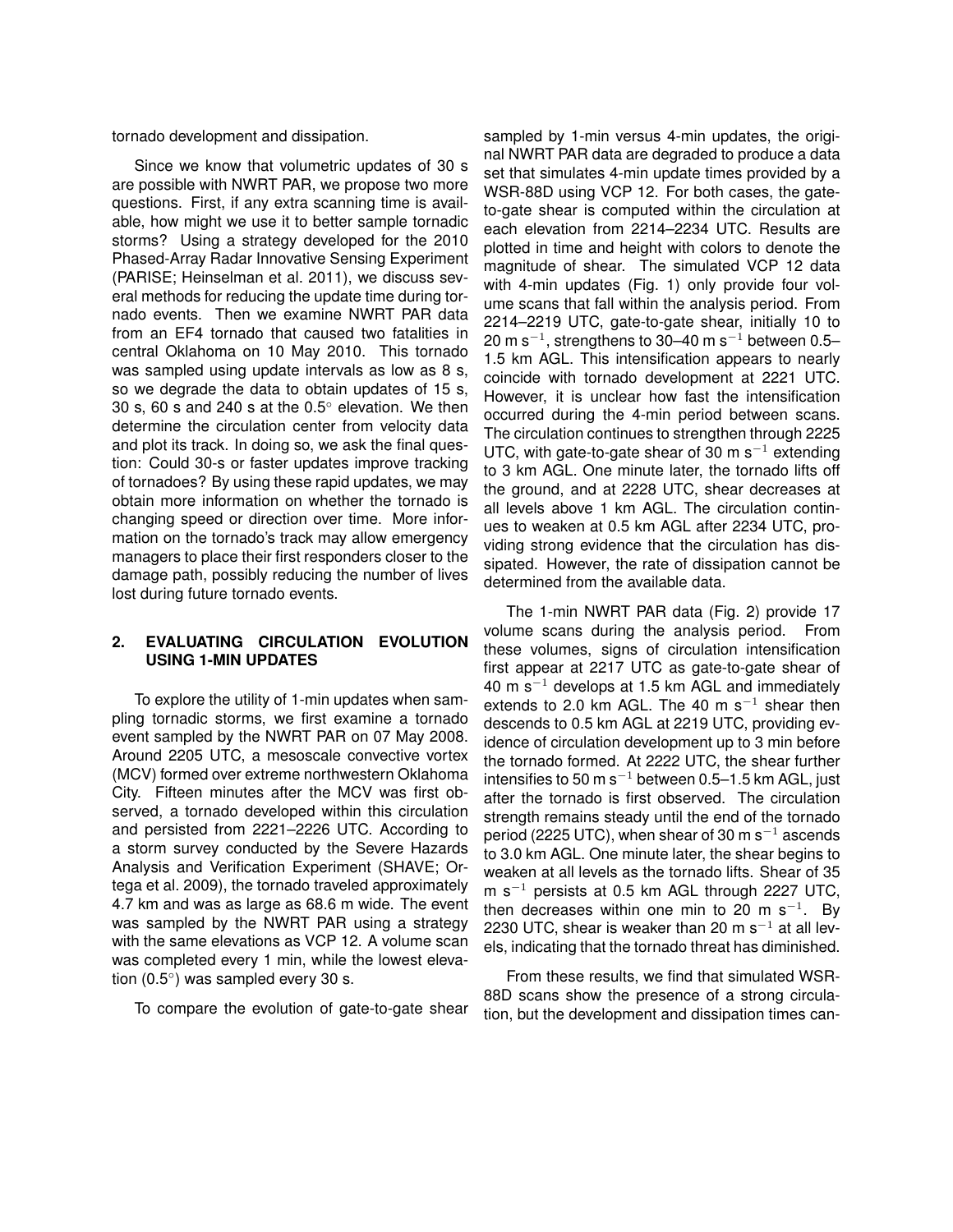not be determined from the data. Meanwhile, 1 min volumetric updates provide evidence of circulation development up to 3 min prior to tornado occurrence. Strong shear of 50 m s*−*<sup>1</sup> is observed just after 2221 UTC, providing further evidence that a tornado is likely. Evidence of weakening is seen aloft as gate-to-gate shear weakens just as the tornado dissipates at 2226 UTC. These signatures can provide the timely information required to determine whether a tornado is imminent, or whether the tornado threat is diminishing for a given location. This example indicates that the additional information from 1-min NWRT PAR scans may be very useful in improving the accuracy of warnings and special weather statements, especially when ground truth is not available to verify whether a tornado is on the ground.

## **3. METHODS FOR IMPROVING SAMPLING TIMES WITH PHASED-ARRAY RADAR**

We have shown that 1-min updates provide more useful information for a particular tornadic storm than would have been observed using 4-min updates. However, improvements in scanning techniques now allow for volumetric scans in under 30 s (Heinselman et al. 2011). When using these techniques, extra time would be available to perform additional scans. How might we best use this surplus time to sample tornadic storms with a phased-array radar?

To better observe tornado development or dissipation, it is useful to provide focused low-level sampling only in areas of interest. The most focused sampling may be completed using a "mini-volume scan" which contains a limited number of elevations focused toward a desired region. If only two or four elevations are sampled in a mini-volume, several of these scans may be completed in a very short time. Thus, Interlacing several mini-volumes with a full 30 s volume scan can allow for rapid sampling of desired features while still fulfilling the 1-min requirement for sampling all locations. If storms are close to the radar (i.e., within 120 km), a uniform pulse repetition time (PRT) may be used to reduce scan times further and allow for additional interlaced minivolumes. However, if second-trip echoes are possible, then a standard dual-PRT scan should be completed to ensure data quality is retained.

During the 2010 PARISE (Heinselman et al. 2011), the utility of a uniform PRT and interlaced mini-volumes were examined using a customized tornado scanning strategy. The strategy is based on a 22-elevation volume scan plus a series of four interlaced "mini-volumes" that are focused near the ground. A range oversampling technique is applied to all scans to maintain data quality while reducing scan times (Curtis and Torres 2011). In addition, several settings are available to account for target range from the radar. In this paper, we use a setting for targets only within 120 km of the radar, where four elevations were sampled in each mini-volume. All scans are completed using a single PRT, so volumetric updates were completed in 30 s while interlaced 4-tilt volumes were available in 8 s. The composite update time for all scans was 54 s, so the method satisfies the 1-min update requirement established by National Academies (2008).

# **4. USING RAPID UPDATES TO ANALYZE A STORM TRACK ON 10 MAY 2010**

To analyze the potential benefits of the PARISE 2010 tornado scanning strategy, we examine a rapidly moving tornadic supercell sampled by NWRT PAR during the tornado outbreak of 10 May 2010. The tornado formed over southeast Moore, Oklahoma, and then moved northeast and produced EF4 damage and two fatalities near Interstate 40 in Choctaw, Oklahoma. On this day, storms were typically moving at speeds of 50–70 miles per hour (22.4–31.3 m s*−*<sup>1</sup> ). As such, this event provides an opportunity to examine how updates of 30 s or better might improve sampling of a fast-moving circulation. Due to hardware limitations, we were unable to sample the tornado's development within 10 km of the NWRT PAR. Hence, we focus on how the radarestimated circulation track is affected by several update rates.

From the original NWRT PAR data with updates as fast as 8 s, we produce four separate data sets containing updates of 15, 30, 60 and 240 s, respectively. In each set, we identify the location of the circulation center using radial velocity from 2231–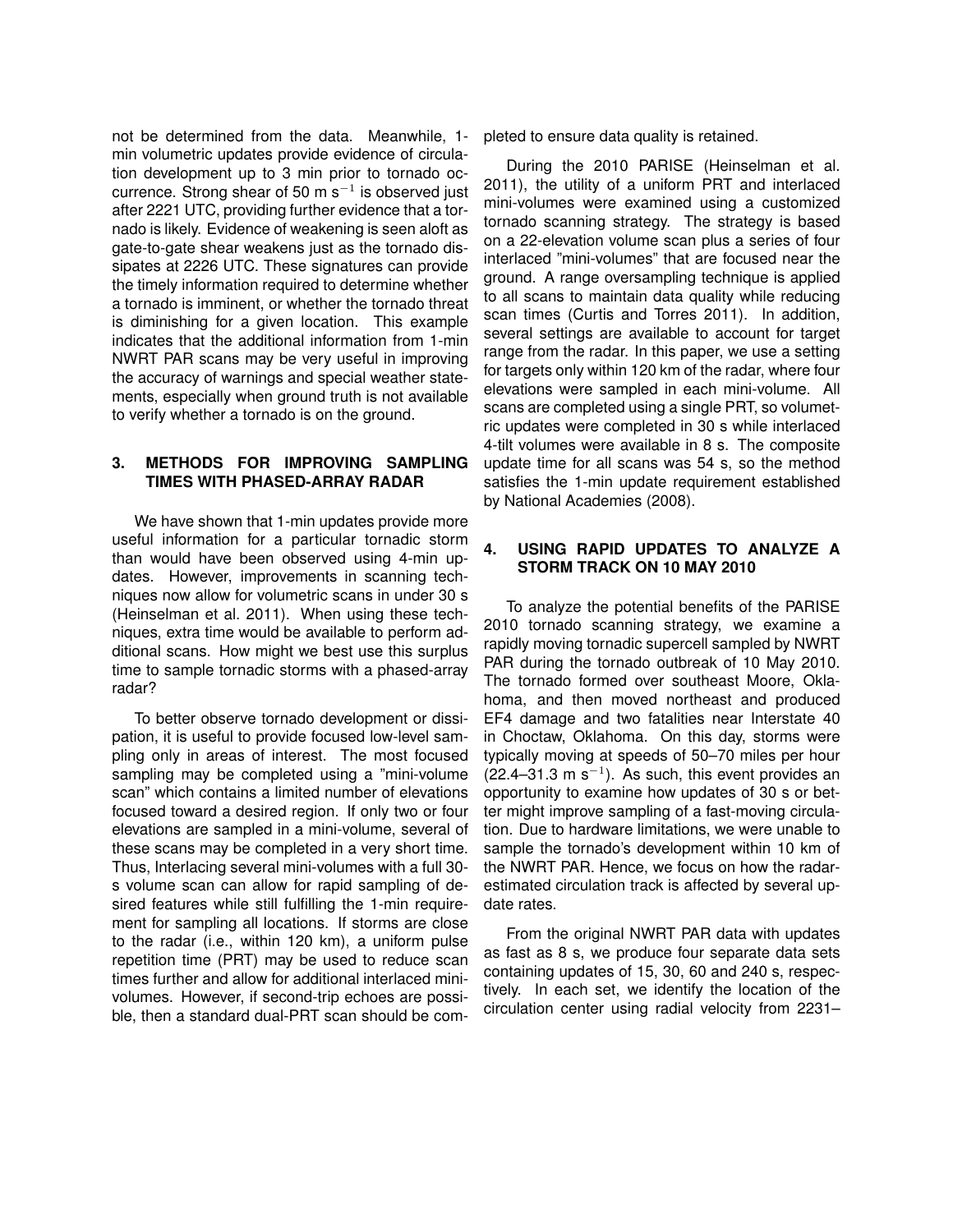2238 UTC, part of the period when the EF4 tornado was observed on the ground. We then compare circulation paths estimated from radial velocity to see how rapid updates affect the perceived circulation when using radar data. The true damage paths have not yet been evaluated in this study, so we have not yet compared the radar-derived tracks with the locations of actual storm damage. Instead, we use the radar-estimated tracks to determine whether an increased number of updates provides significantly more information when tracking circulations, especially before the damage path is known.

Since the storm was moving in excess of 50 miles per hour (22.4 m s*−*<sup>1</sup> ) , it traveled approximately 5.4 km during one 4-min volume scan. Thus, the 4-min NWRT PAR updates (Fig. 3) provide only a snapshot of the circulation's northeastward movement. This information may be sufficient to determine the general area where a tornado strikes, but it cannot provide more detailed information on specific locations that might have been damaged. When improving to 1-min updates (Fig. 4), it appears that the circulation associated with the tornado takes a northeastward track, but then jumps to the north between a meridional distance of 14–16 km. This track clearly shows that the circulation does not travel in a straight line but instead varies in direction. Furthermore, the 30 s updates (Fig. 5) show two sudden jumps to the north between a meridional distance of 12–16 km, and both occur within a minute of each other. These jumps in position may indicate the tornado momentarily lifted off the ground. A third northward jump is also observed far to the northeast, followed by a minute-long period of eastward movement. Given the trends in the overall storm path, the first two northward jumps appear plausible. However, it is unclear whether the third jump is realistic, since the single point deviates significantly from other points in the vicinity. It is possible that the circulation occupied multiple resolution volumes, leading to some uncertainties in the exact location of its center. To confirm the plausibility of the data, we examine the same trends using the 15-s updates (Fig. 6). In this case, the two northward jumps in the middle of the track appear more realistic, since several nearby points help improve our confidence that the track is consistent. The jump at the far northeast still seems to be a potential outlier, since no additional points appeared nearby when adding the 15-s updates.

From this analysis, we find that the 30- and 15-s updates show several fine scale details of the estimated circulation track that are not provided with 1 min updates. The two sudden jumps to the north provide additional evidence that the tornado may have briefly lifted off the ground or deviated significantly to the north. Although the 15-s updates do not provide a significant amount of new track information when compared to the 30-s updates, the 15-s updates did provide additional information which helped confirm two deviations in the circulation track and possibly identified a third deviation as an outlier. These details may provide additional information on where to best direct emergency crews immediately following the event, potentially reducing the number of lives lost due to delays in providing aid.

## **5. CONCLUSIONS**

In this paper, we examined the effects of varying sampling times when using the NWRT PAR to observe two rapidly evolving tornado events. In the first event, we showed evolution of the gate-to-gate shear observed during a short-lived EF1 tornado that was observed on 07 May 2008. Here, the original 1-min NWRT PAR data were compared with a data set simulating WSR-88D VCP 12. From this comparison, we found that the native NWRT PAR data showed indications of circulation development 3 min before the tornado formed, while the simulated 4-min updates provided only 1-min of lead time. In this case, faster updates from NWRT PAR provide additional detail to better detect possible tornado development and dissipation. We also presented results from 10 May 2010, where a long-lived and fast-moving EF4 tornado was tracked using a series of four update intervals. We found that updates of 30-s showed several deviations in the tornado track that were not detected using 1-min updates, while 15-s updates provided additional temporal continuity which bolsters confidence that the track is accurate. These improved tracks could help National Weather Service personnel and emergency managers quickly determine locations where damage surveys and emergency services should be deployed following the tor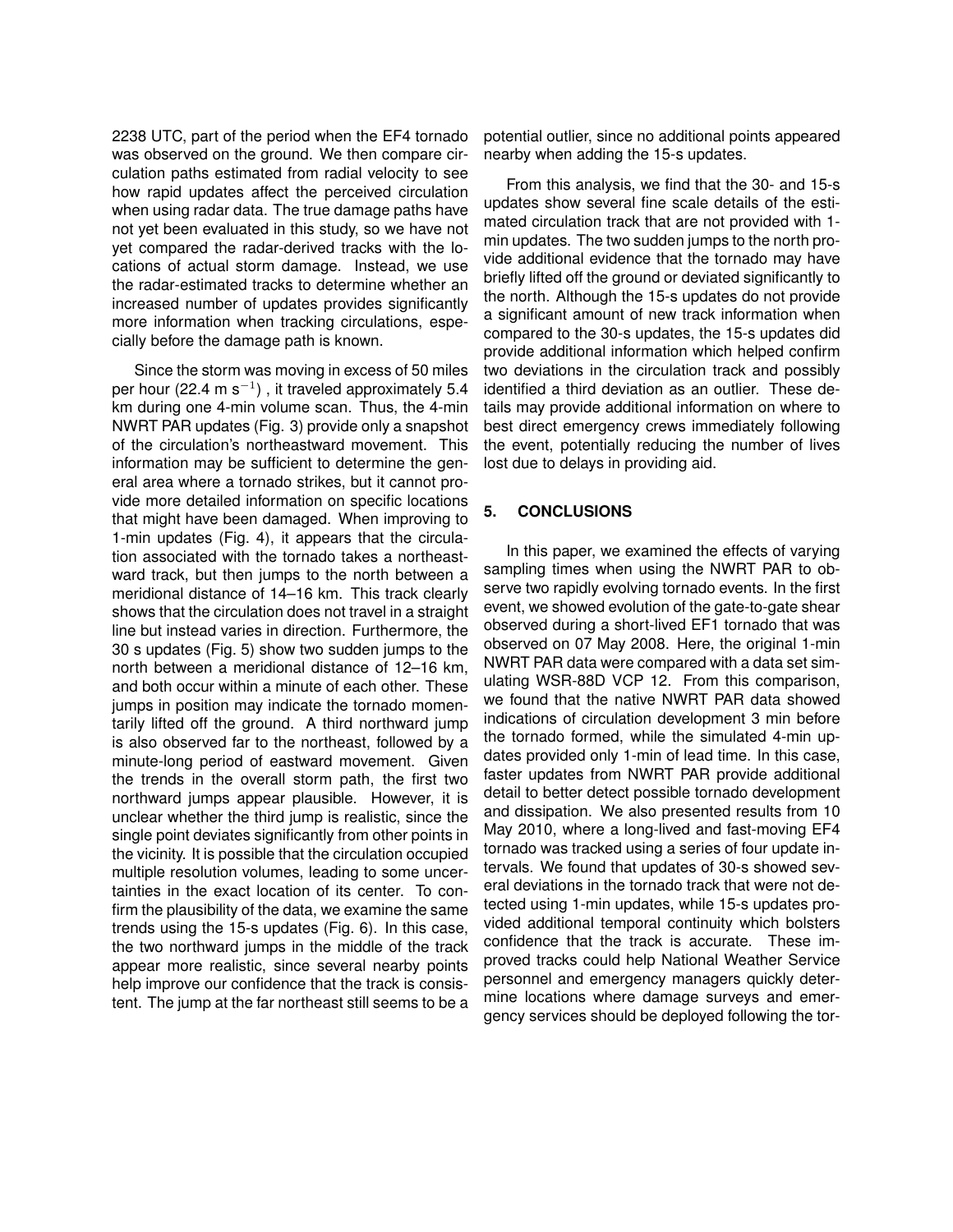nado event.

Despite the positive results of this study, more case studies are needed to confirm that 30-s or faster updates are useful when sampling many different types of tornado cases. As opportunities arise, we will sample and evaluate additional tornado cases using the 2010 PARISE tornado strategy or another scanning strategy featuring rapid sampling. We will also consider other issues, such as how to balance scanning when multiple storm types are present. Such issues will need to be considered as scanning methods continue to be developed for a future Multifunction Phased-Array Radar system.

### **6. ACKNOWLEDGEMENTS**

This research was supported by NOAA/Office of Oceanic and Atmospheric Research under NOAA–University of Oklahoma Cooperative Agreement NA17RJ1227 and Extension Agreement NA08OAR4320904. The authors thank Kevin Manross and Jennifer Newman for operating the NWRT PAR and obtaining valuable data during the two tornado cases.

#### **References**

- Bluestein, H. B., M. M. French, I. PopStefanija, R. T. Bluth, and J. B. Knorr, 2010: A mobile, phasedarray Doppler radar for the study of severe convective storms: The MWR-05XP. *Bull. Amer. Meteor. Soc.*, **91**, 579–600.
- Brown, R. A., V. T. Wood, R. M. Steadham, R. R. Lee, B. A. Flickinger, and D. Sirmans, 2005: New WSR-88D Volume Coverage Pattern 12: Results of field tests. *Wea. Forecasting*, **20**, 385–393.
- Curtis, C. D. and S. M. Torres, 2011: Efficient range oversampling processing on the National Weather Radar Testbed. Preprints*, 27th Conference on Interactive Information Processing Systems (IIPS) for Meteorology, Oceanography, and Hydrology*, Amer. Meteor. Soc., Seattle, WA, 13B.6.
- Heinselman, P. L., D. L. Priegnitz, K. L. Manross, T. M. Smith, and R. W. Adams, 2008: Rapid sampling of severe storms by the National Weather

Radar Testbed Phased Array Radar. *Wea. Forecasting*, **23**, 808–824.

- Heinselman, P. L., S. M. Torres, D. LaDue, and H. Lazrus, 2011: 2010 Phased-Array Radar Innovative Sensing Experiment. Preprints*, 27th Conference on Interactive Information and Processing Systems (IIPS) for Meteorology, Oceanography, and Hydrology*, Amer. Meteor. Soc., Seattle, WA, 12B.4.
- National Academies, 2008: Evaluation of the Multifunction Phased Array Radar planning process. Report prepared by the National Research Council, National Academy of Science, National Academy Press, 79 pp.
- Ortega, K. L., T. M. Smith, K. L. Manross, K. A. Scharfenberg, A. Witt, A. G. Kolodziej, and J. J. Gourley, 2009: The Severe Hazards Analysis and Verification Experiment. *Bull. Amer. Meteor. Soc.*, **90**, 1519–1530.
- Torres, S. M., R. Adams, C. Curtis, E. Forren, I. Ivic, D. Priegnitz, J. Thompson, and D. Warde, 2011: Software and signal processing upgrades for the National Weather Radar Testbed Phased-Array Radar. Preprints*, 27th Conference on Interactive Information Processing Systems (IIPS) for Meteorology, Oceanography, and Hydrology*, Amer. Meteor. Soc., Seattle, WA, 12B.3.
- Zrnić, D. S., J. F. Kimpel, D. E. Forsyth, A. Shapiro, G. Crain, R. Ferek, J. Heimmer, W. Benner, T. J. McNellis, and R. J. Vogt, 2007: Agile-beam phased array radar for weather observations. *Bull. Amer. Meteor. Soc.*, **88**, 1753–1766.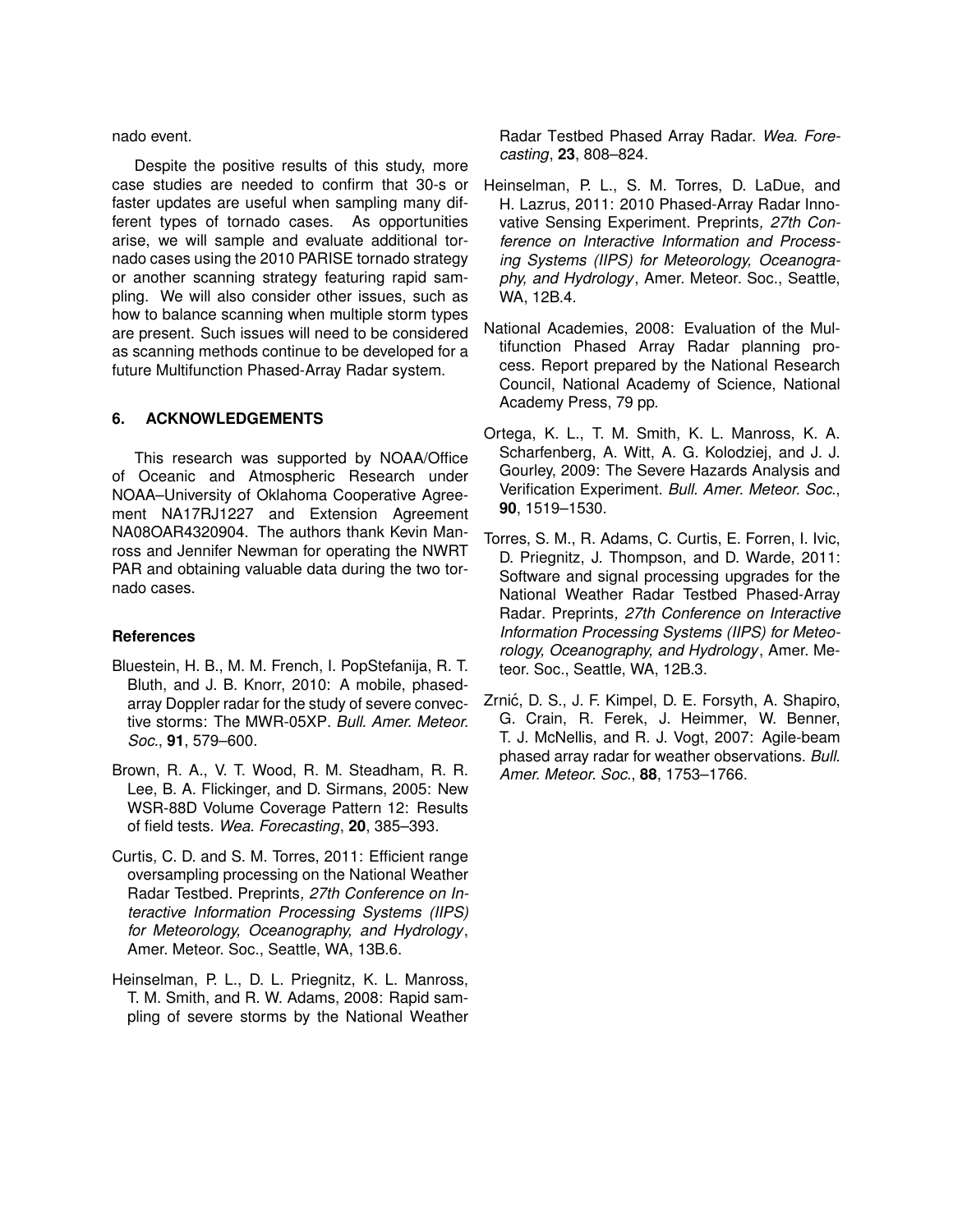

Figure 1. Time-height evolution of gate-to-gate shear during the 07 May 2008 EF-0 tornado. These points were measured using NWRT PAR data and a simulated VCP 12 scan time of approximately 4 min. Colors represent the magnitude of gate-to-gate shear measured from each elevation scan. The tornado was on the ground from 2221–2226 UTC.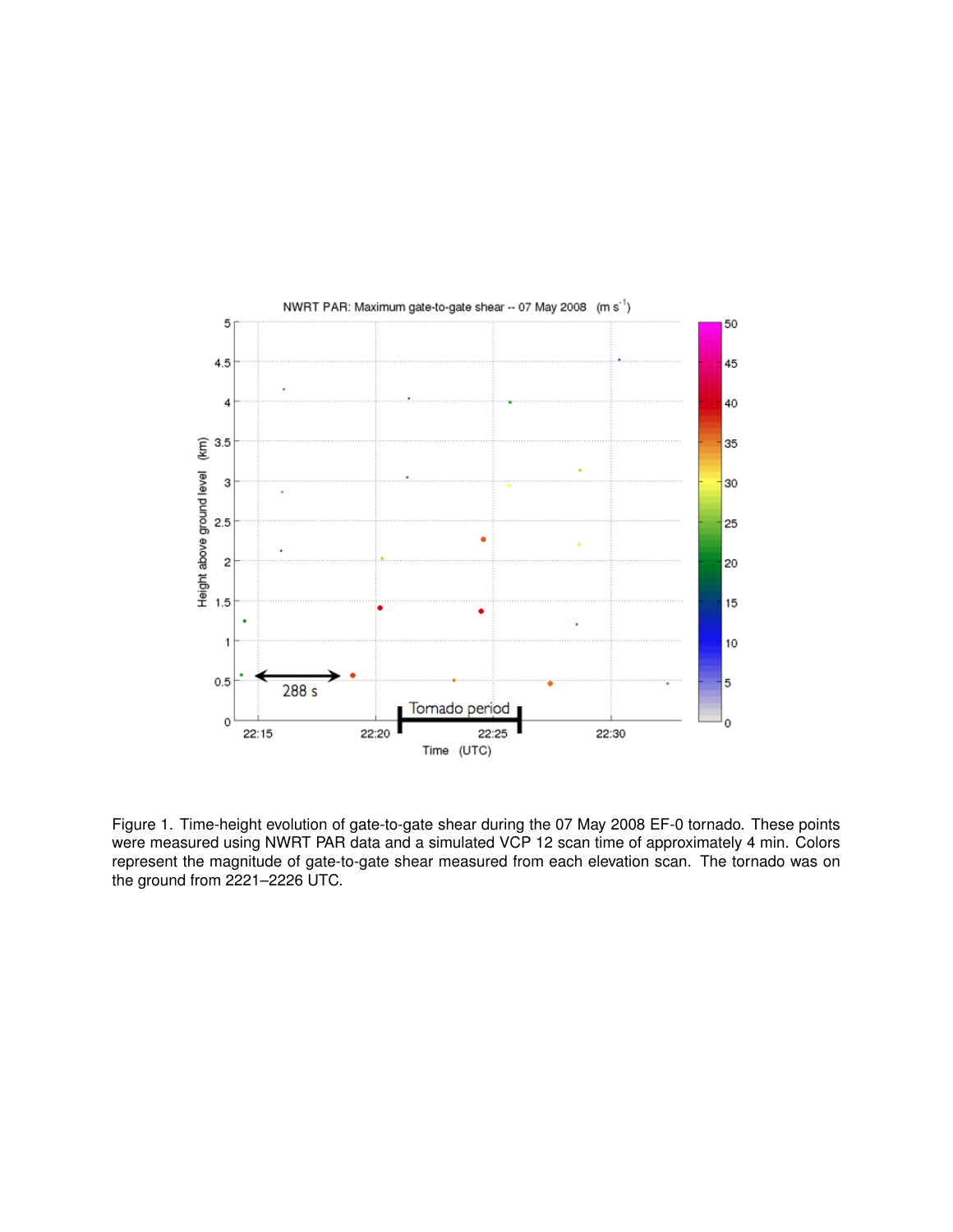

Figure 2. Same as Fig. 1, except showing native NWRT PAR resolution. The lowest elevation (0.5*◦* ) was sampled at a 30-s interval, while a complete volume was obtained in 60 s.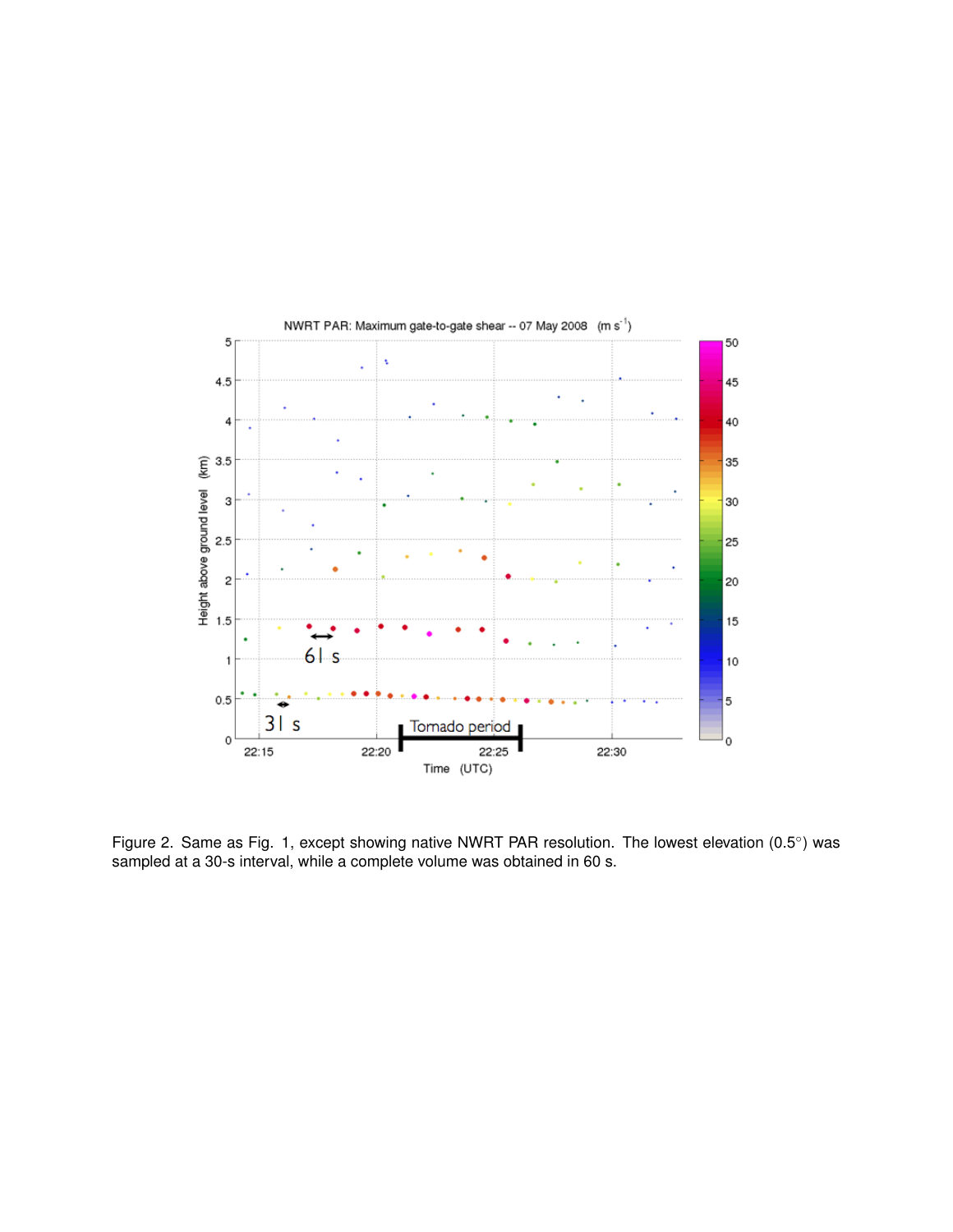NWRT PAR Radial Velocity -- Elevation: 0.50° -- Time: 22:26:03 UTC



Figure 3. A circulation track obtained using NWRT PAR radial velocity from 2231–2238 UTC on 10 May 2010. The data was degraded to produce 4-min updates at the 0.5*◦* elevation. Positions of the circulation center are indicated by yellow x's.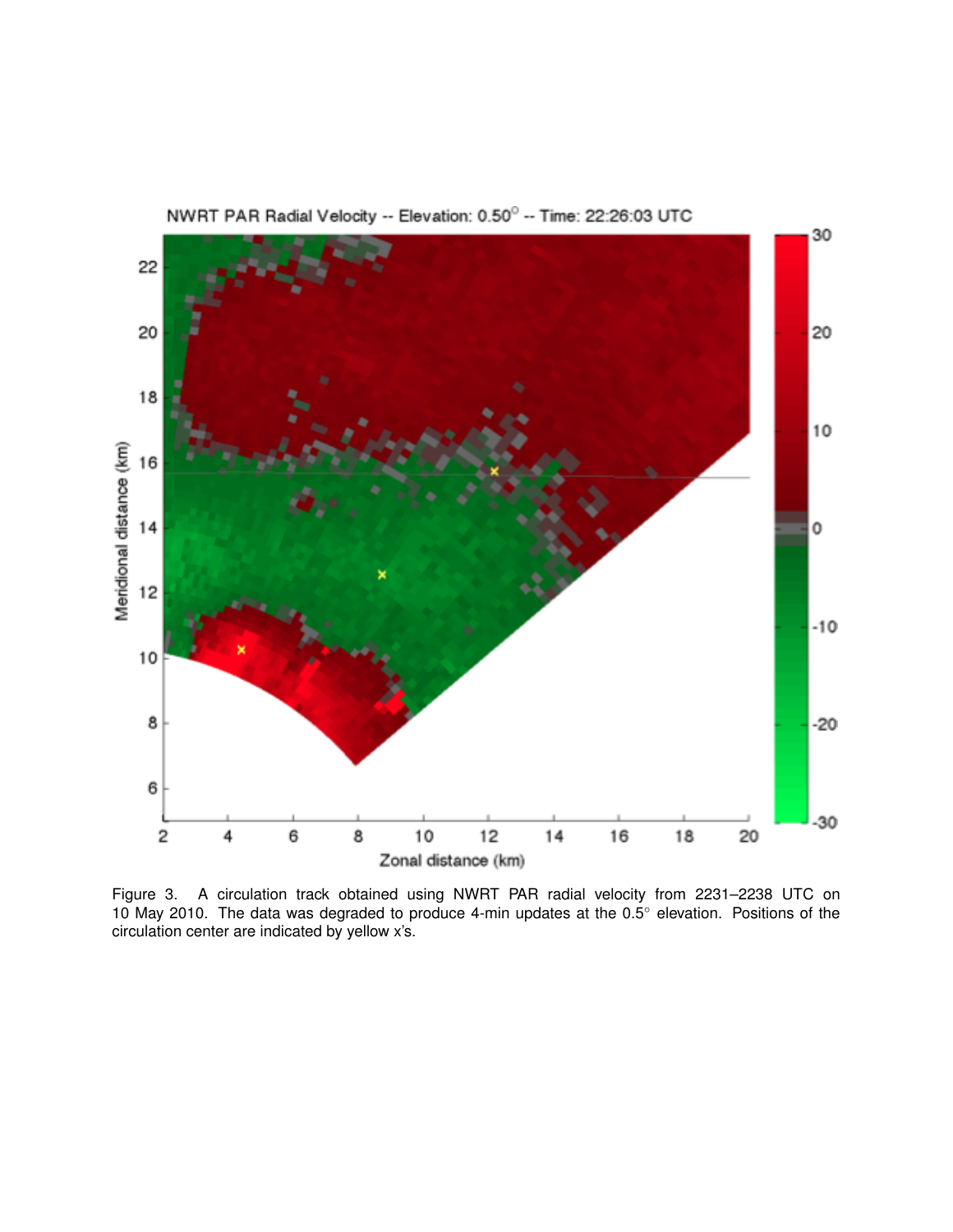

NWRT PAR Radial Velocity -- Elevation: 0.50° -- Time: 22:26:03 UTC

Figure 4. Same as Fig. 3, except showing the tornado path obtained using 1-min updates.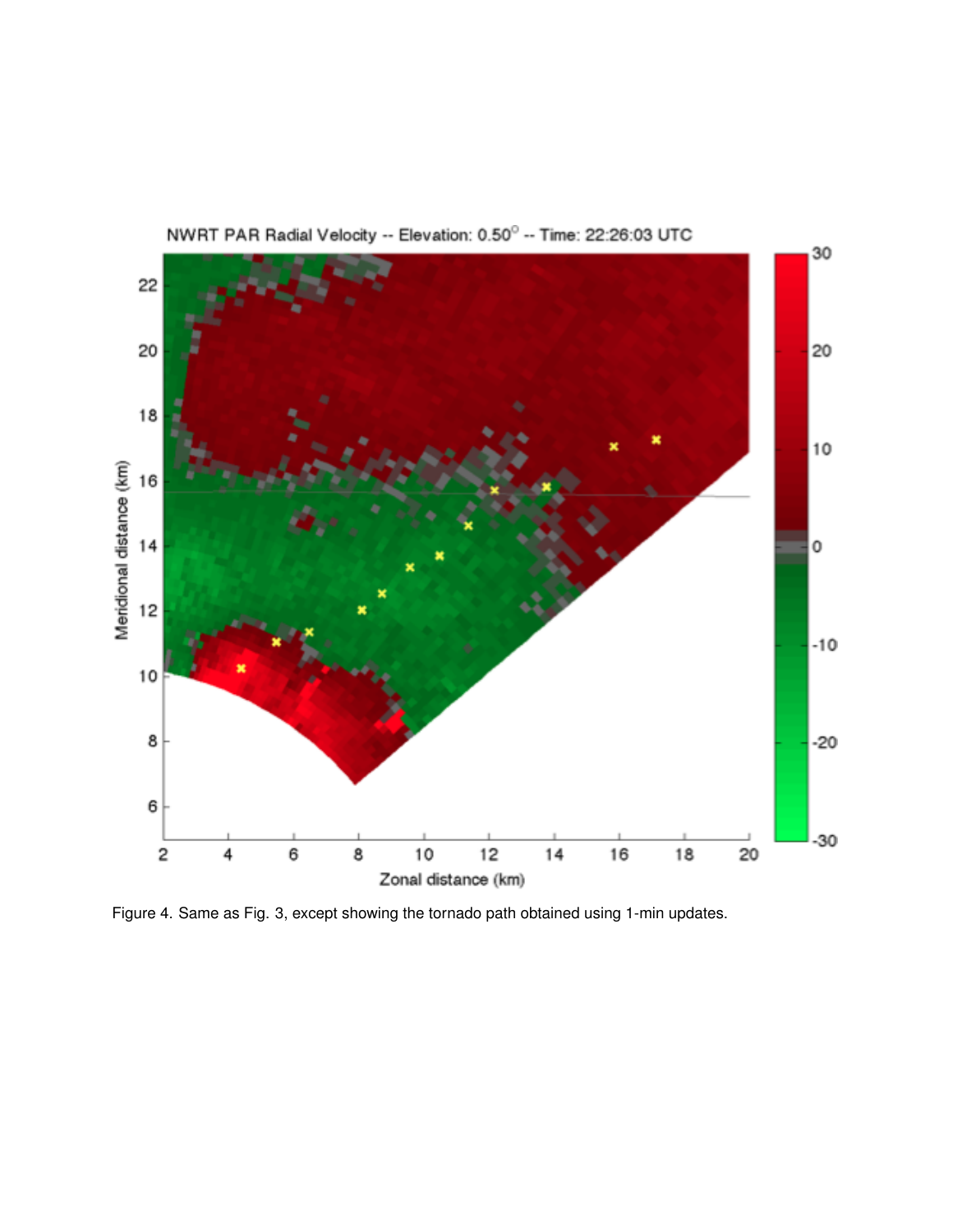

NWRT PAR Radial Velocity -- Elevation: 0.50° -- Time: 22:26:03 UTC

Figure 5. Same as Fig. 3, except showing the tornado path obtained using 30-s updates.